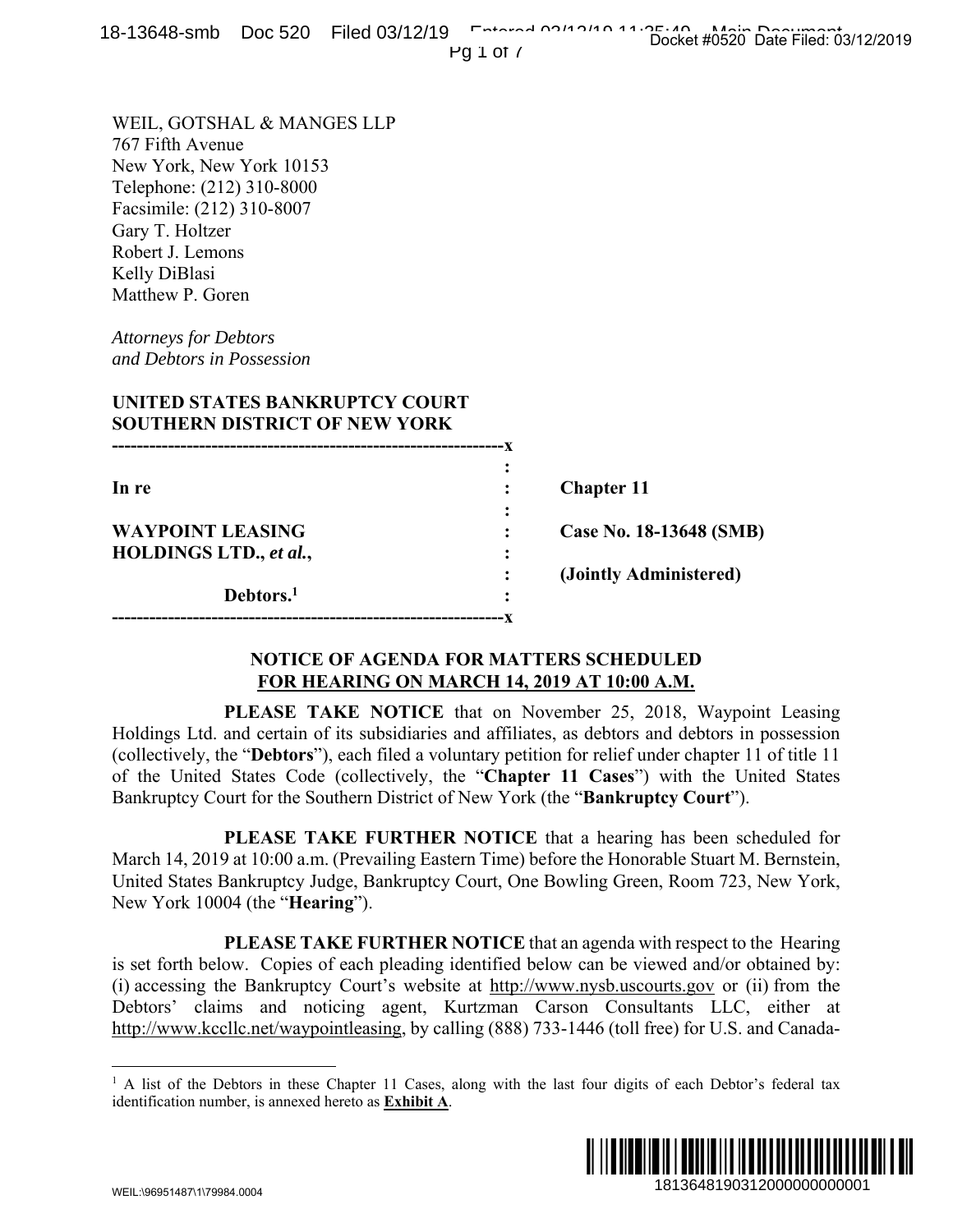#### 18-13648-smb Doc 520 Filed 03/12/19 Entered 03/12/19 11:35:49 Main Document Pg 2 of 7

based parties or  $+1$  (310) 751-2635 for international parties, or by sending an e-mail to WaypointInfo@kccllc.com. Note that a PACER password is needed to access documents on the Bankruptcy Court's website.

## **I. UNCONTESTED MATTERS:**

1. Application of Debtors Pursuant to 11 U.S.C. §§ 327 and 328 and Fed. R. Bankr. P. 2014 and 2016 Authorizing Debtors to Retain Accenture LLP as Corporate Advisor *Nunc Pro Tunc* to the Petition Date **[ECF No. 298]**

Response Deadline: February 5, 2019 at 4:00 p.m.

Responses Filed: None.

### Related Documents:

- A. Order Granting Debtors' Request for Adjournment of Hearing **[ECF No. 361]**
- B. Notice of Adjournment of Certain Retention Application Scheduled for Hearing on February 12, 2019 **[ECF No. 378]**
- Status: The Debtors are in discussions with the United States Trustee regarding informal comments provided by the United States Trustee.
- 2. Application of Debtors Pursuant to 11 U.S.C. § 327, Fed. R. Bankr. P. 2014(a) and 2016, and Local Rules 2014-1 and 2016-1 for Authority to Employ and Retain KPMG as Accounting and Financial Reporting Advisors and Tax Advisors for the Debtors *Nunc Pro Tunc* to the Petition Date **[ECF No. 329]**

Response Deadline: March 7, 2019 at 4:00 p.m.

Responses Filed: None.

### Related Document:

- A. Order Granting Debtors' Request for Extension of Objection Deadline for the United States Trustee **[ECF No. 460]**
- Status: This matter has been adjourned to March 28, 2019 at 10:00 a.m. (Prevailing Eastern Time) following the consensual request of the Debtors and the United States Trustee.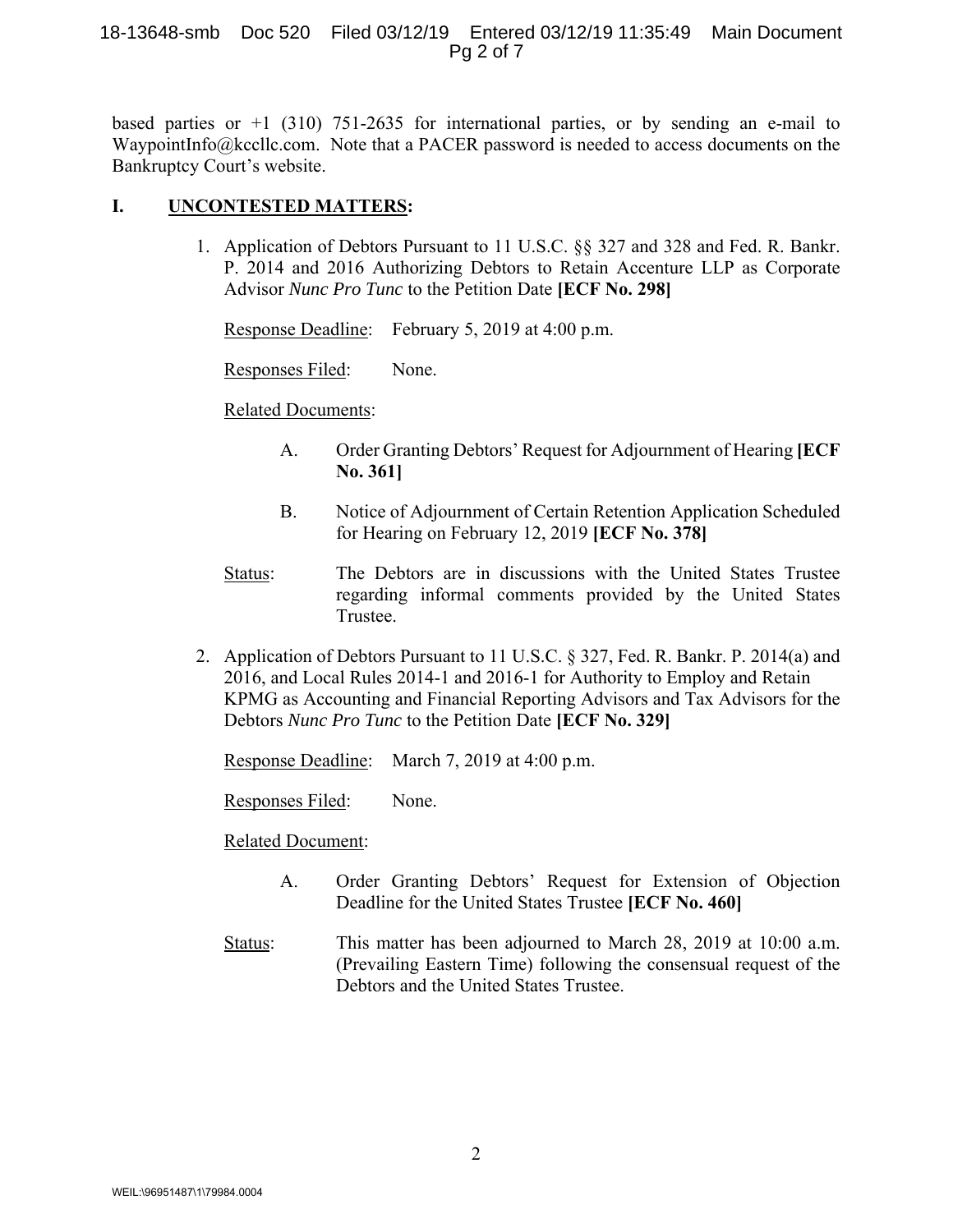18-13648-smb Doc 520 Filed 03/12/19 Entered 03/12/19 11:35:49 Main Document Pg 3 of 7

Dated: March 12, 2019 New York, New York

> /s/ Robert J. Lemons WEIL, GOTSHAL & MANGES LLP 767 Fifth Avenue New York, New York 10153 Telephone: (212) 310-8000 Facsimile: (212) 310-8007 Gary T. Holtzer Robert J. Lemons Kelly DiBlasi Matthew P. Goren

*Attorneys for Debtors and Debtors in Possession*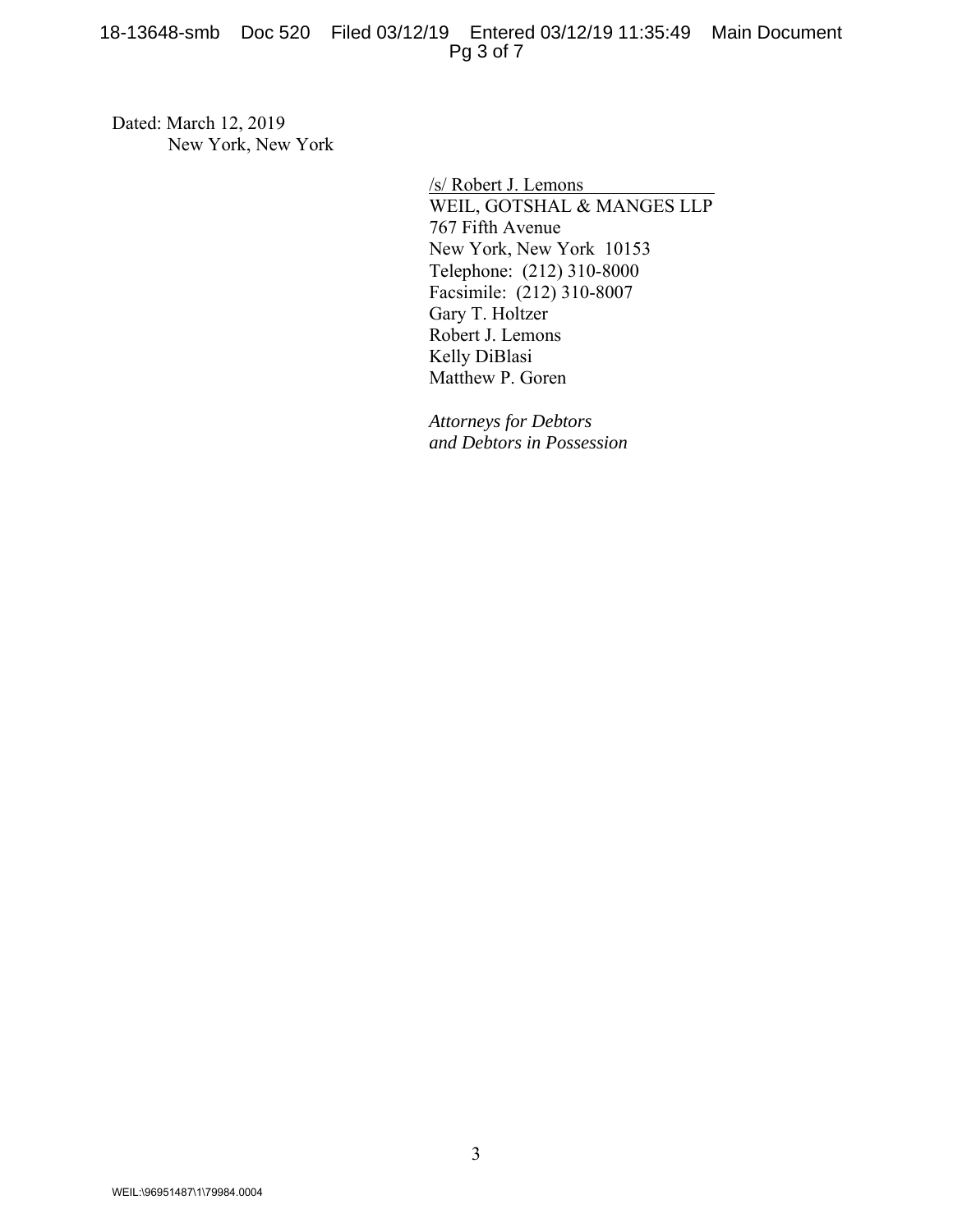# **Exhibit A**

**Debtors**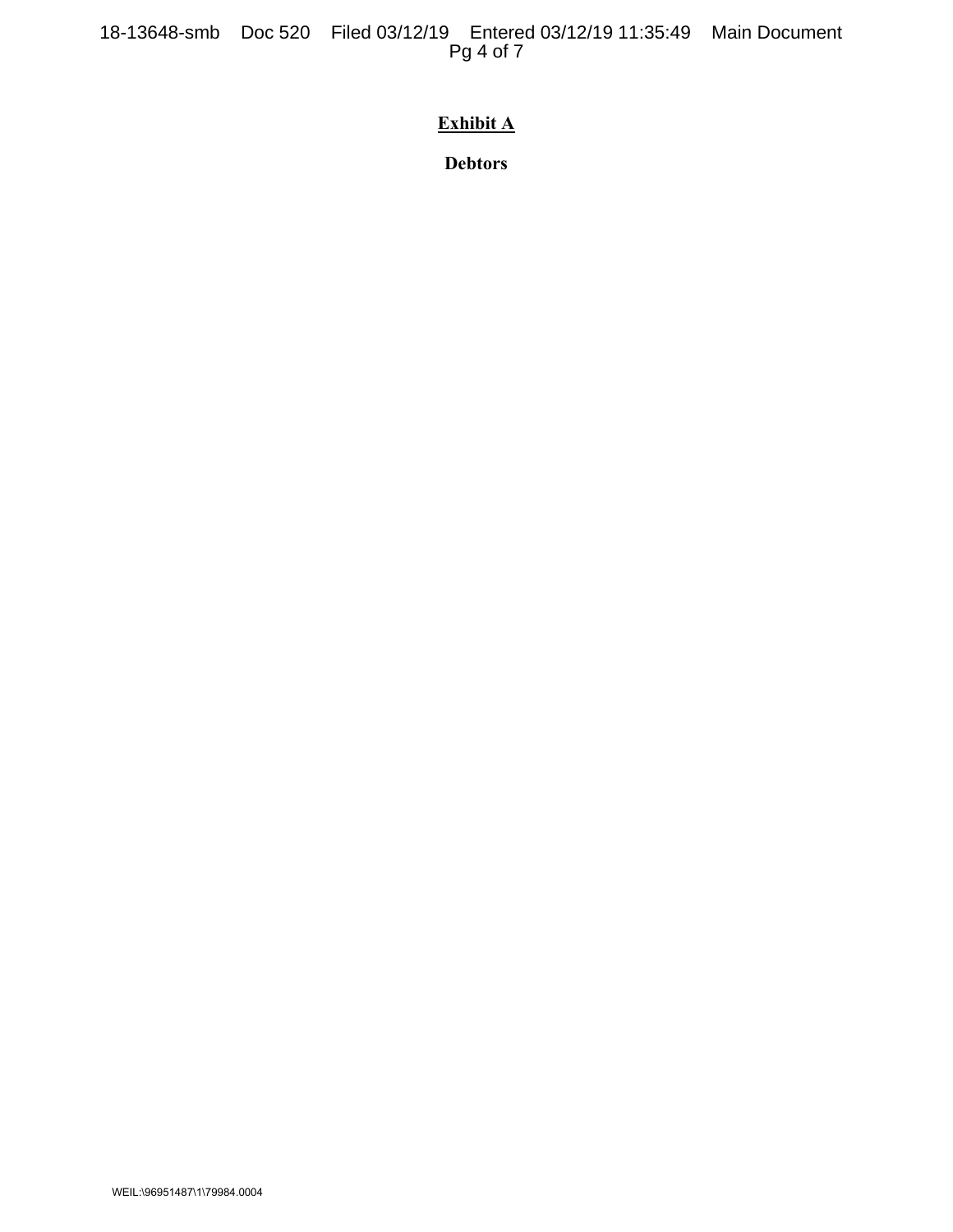| <b>Debtor</b>                             | Last 4<br>Digits of<br><b>Tax ID</b><br><b>Number</b> | <b>Debtor</b>                                  | Last 4<br>Digits of<br><b>Tax ID</b><br><b>Number</b> |
|-------------------------------------------|-------------------------------------------------------|------------------------------------------------|-------------------------------------------------------|
| Waypoint Leasing Holdings Ltd.            | 2899                                                  | <b>MSN 760682 Trust</b>                        | N/A                                                   |
| Waypoint Leasing (Luxembourg)<br>S.à r.l. | 7041                                                  | <b>MSN 920022 Trust</b>                        | N/A                                                   |
| Waypoint Leasing (Ireland)<br>Limited     | 6600                                                  | <b>MSN 920062 Trust</b>                        | N/A                                                   |
| Waypoint Asset Co 10 Limited              | 2503                                                  | <b>MSN 920125 Trust</b>                        | N/A                                                   |
| MSN 2826 Trust                            | N/A                                                   | <b>MSN 9229 AS</b>                             | 7652                                                  |
| MSN 2879 Trust                            | N/A                                                   | Waypoint Asset Co 3A Limited                   | 6687                                                  |
| Waypoint Asset Co 11 Limited              | 3073                                                  | <b>MSN 41371 Trust</b>                         | N/A                                                   |
| MSN 2905 Trust                            | N/A                                                   | Waypoint Asset Euro 1A Limited                 | 9804                                                  |
| Waypoint Asset Co 14 Limited              | 1585                                                  | MSN 4466 Trust                                 | N/A                                                   |
| Waypoint Asset Co 15 Limited              | 1776                                                  | MSN 4469 Trust                                 | N/A                                                   |
| Waypoint Asset Co 3 Limited               | 3471                                                  | MSN 6655 Trust                                 | N/A                                                   |
| AE Helicopter (5) Limited                 | N/A                                                   | Waypoint Leasing (Luxembourg)<br>Euro S.à r.l. | 8928                                                  |
| AE Helicopter (6) Limited                 | N/A                                                   | Waypoint Asset Co 1A Limited                   | 1208                                                  |
| <b>MSN 31141 Trust</b>                    | N/A                                                   | Waypoint Leasing Labuan 1A<br>Limited          | 2299                                                  |
| <b>MSN 31492 Trust</b>                    | N/A                                                   | Waypoint Asset Co 1C Limited                   | 0827                                                  |
| MSN 36458 Trust                           | N/A                                                   | Waypoint Asset Co 1D Limited                   | 7018                                                  |
| <b>MSN 760543 Trust</b>                   | N/A                                                   | Waypoint Asset Co 1F Limited                   | 6345                                                  |
| <b>MSN 760551 Trust</b>                   | N/A                                                   | Waypoint Asset Co 1G Limited                   | 6494                                                  |
| <b>MSN 760581 Trust</b>                   | N/A                                                   | Waypoint Asset Co 1H Limited                   | 7349                                                  |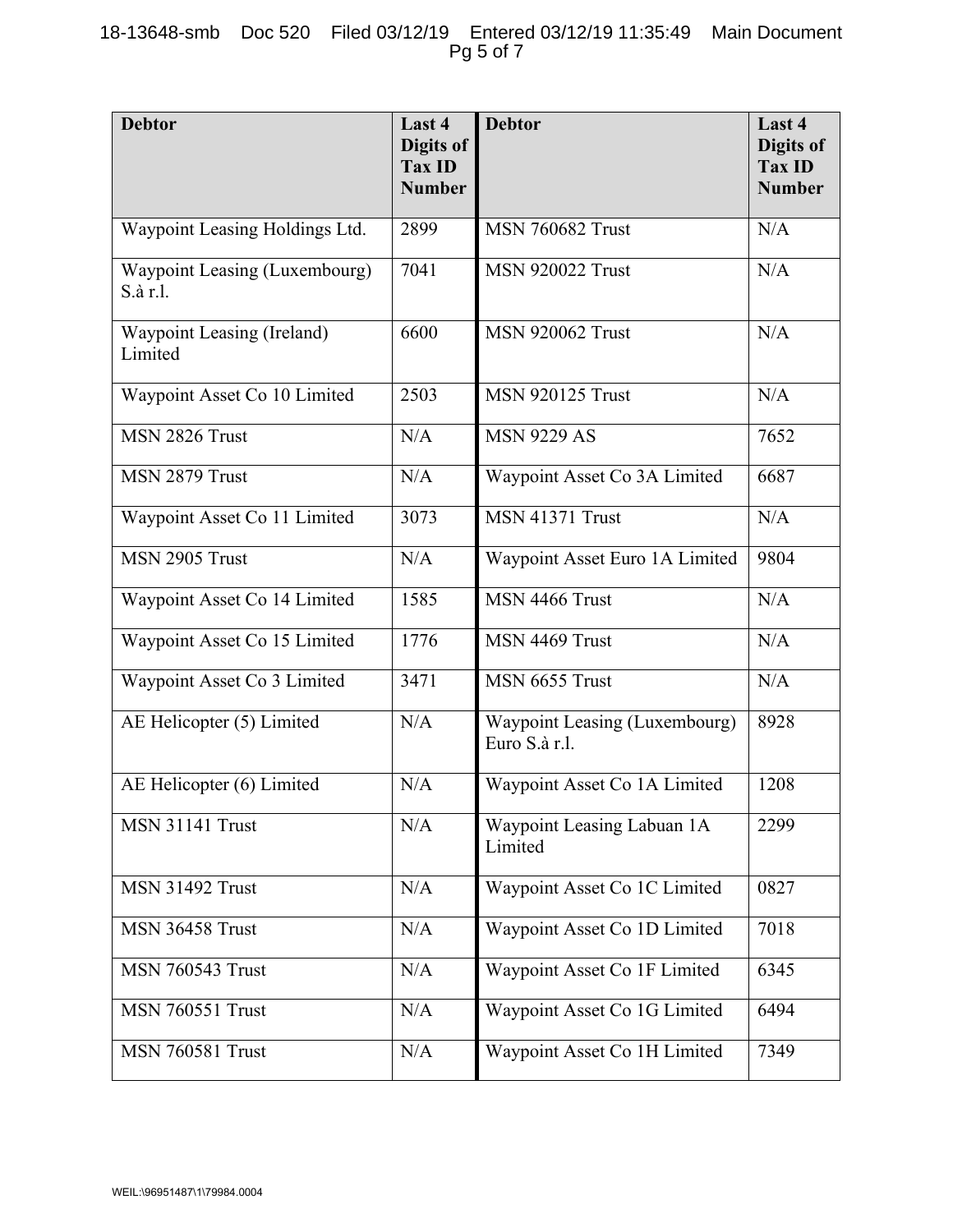| <b>Debtor</b>                         | Last 4<br>Digits of<br><b>Tax ID</b><br><b>Number</b> | <b>Debtor</b>                  | Last 4<br>Digits of<br><b>Tax ID</b><br><b>Number</b> |
|---------------------------------------|-------------------------------------------------------|--------------------------------|-------------------------------------------------------|
| <b>MSN 760628 Trust</b>               | N/A                                                   | Waypoint Asset Co 1J Limited   | 7729                                                  |
| <b>MSN 760631 Trust</b>               | N/A                                                   | <b>MSN 20159 Trust</b>         | N/A                                                   |
| MSN 6658 Trust                        | N/A                                                   | Waypoint Asset Funding 6 LLC   | 4964                                                  |
| Waypoint 760626 Business Trust        | N/A                                                   | Waypoint Asset Co 7 Limited    | 9689                                                  |
| MSN 7152 Trust                        | N/A                                                   | Waypoint Asset Euro 7A Limited | 2406                                                  |
| MSN 7172 Trust                        | N/A                                                   | Waypoint Asset Co 8 Limited    | 2532                                                  |
| Waypoint Asset Funding 3 LLC          | 4960                                                  | <b>MSN 31041 Trust</b>         | N/A                                                   |
| Waypoint Asset Malta Ltd              | 5348                                                  | <b>MSN 31203 Trust</b>         | N/A                                                   |
| Waypoint Leasing Labuan 3A<br>Limited | 8120                                                  | <b>MSN 31578 Trust</b>         | N/A                                                   |
| Waypoint Leasing UK 3A Limited        | 0702                                                  | <b>MSN 760617 Trust</b>        | N/A                                                   |
| Waypoint Asset Co 4 Limited           | 0301                                                  | <b>MSN 760624 Trust</b>        | N/A                                                   |
| Waypoint Asset Co 5 Limited           | 7128                                                  | <b>MSN 760626 Trust</b>        | N/A                                                   |
| MSN 1251 Trust                        | N/A                                                   | <b>MSN 760765 Trust</b>        | N/A                                                   |
| <b>MSN 14786 Trust</b>                | N/A                                                   | <b>MSN 920063 Trust</b>        | N/A                                                   |
| MSN 2047 Trust                        | N/A                                                   | <b>MSN 920112 Trust</b>        | N/A                                                   |
| MSN 2057 Trust                        | N/A                                                   | Waypoint 206 Trust             | N/A                                                   |
| Waypoint Asset Co 5B Limited          | 2242                                                  | Waypoint 407 Trust             | N/A                                                   |
| Waypoint Leasing UK 5A Limited        | 1970                                                  | Waypoint Asset Euro 1B Limited | 3512                                                  |
| Waypoint Asset Co 6 Limited           | 8790                                                  | Waypoint Asset Euro 1C Limited | 1060                                                  |
| <b>MSN 31042 Trust</b>                | N/A                                                   | <b>MSN 20012 Trust</b>         | N/A                                                   |
| <b>MSN 31295 Trust</b>                | N/A                                                   | <b>MSN 20022 Trust</b>         | N/A                                                   |